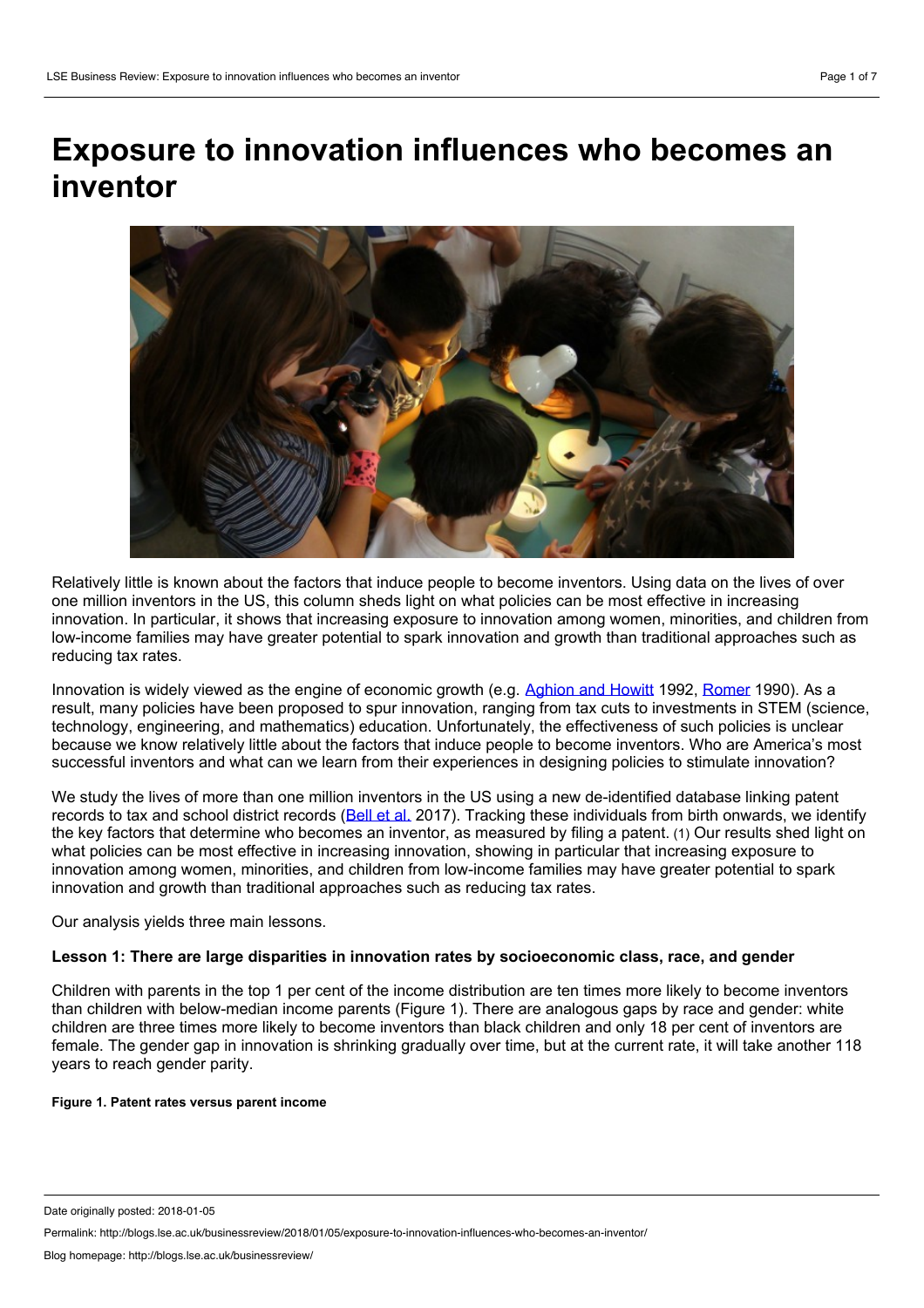



Differences in ability, as measured by test scores in early childhood, explain very little of these disparities. Children at the top of their 3rd grade mathematics class are much more likely to become inventors, but only if they come from high-income families (Figure 2). High-scoring children from low-income or minority families are unlikely to become inventors. Put differently, becoming an inventor relies upon two things in America: excelling in mathematics and science and having a rich family.

Figure 2. Patent rates versus 3rd grade mathematics test scores for children of low-versus high-income parents

Date originally posted: 2018-01-05

Permalink: http://blogs.lse.ac.uk/businessreview/2018/01/05/exposure-to-innovation-influences-who-becomes-an-inventor/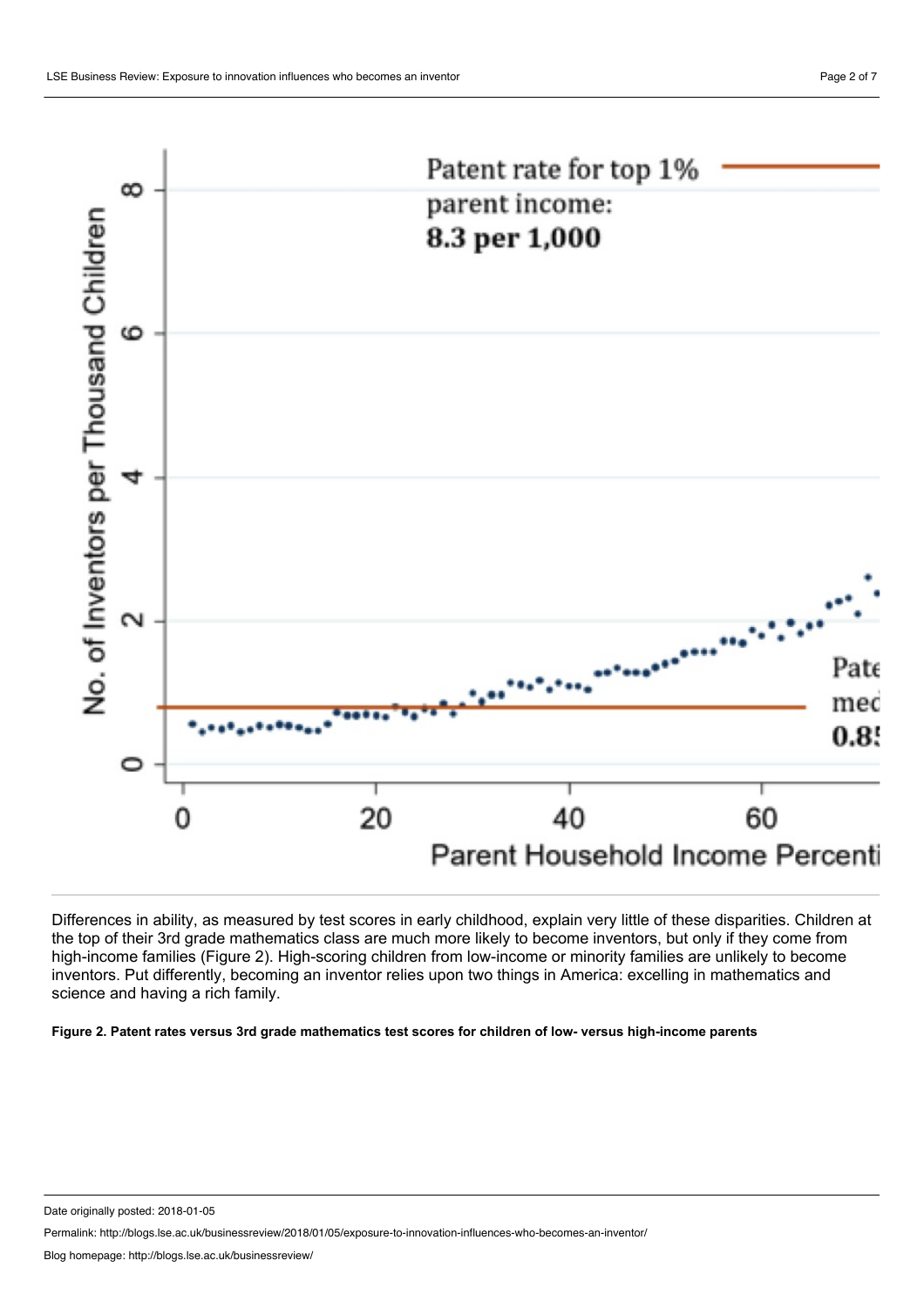

The gap in innovation explained by test scores grows in later grades; by 8th grade, half of the gap in innovation by income can be explained by differences in test scores. This is because low-income children steadily fall behind their high-income peers over time, perhaps because of differences in their schools and childhood environments. We next turn to analyse what specific environmental factors contribute to these disparities.

## **Lesson 2: Exposure to innovation substantially increases the chances that children become inventors**

Children who grow up in areas with more inventors – and are thereby more exposed to innovation while growing up – are much more likely to become inventors themselves. Exposure influences not just whether a child grows up to become an inventor, but also the type of inventions he or she produces. For example, among people living in Boston, those who grew up in Silicon Valley are especially likely to patent in computers, while those who grew up in Minneapolis – which has many medical device manufacturers – are especially likely to patent in medical devices. Similarly, children whose parents hold patents in a certain technology class (e.g. amplifiers) are more likely to patent in exactly that field themselves rather than in other closely related fields (e.g. antennas).

Date originally posted: 2018-01-05

Permalink: http://blogs.lse.ac.uk/businessreview/2018/01/05/exposure-to-innovation-influences-who-becomes-an-inventor/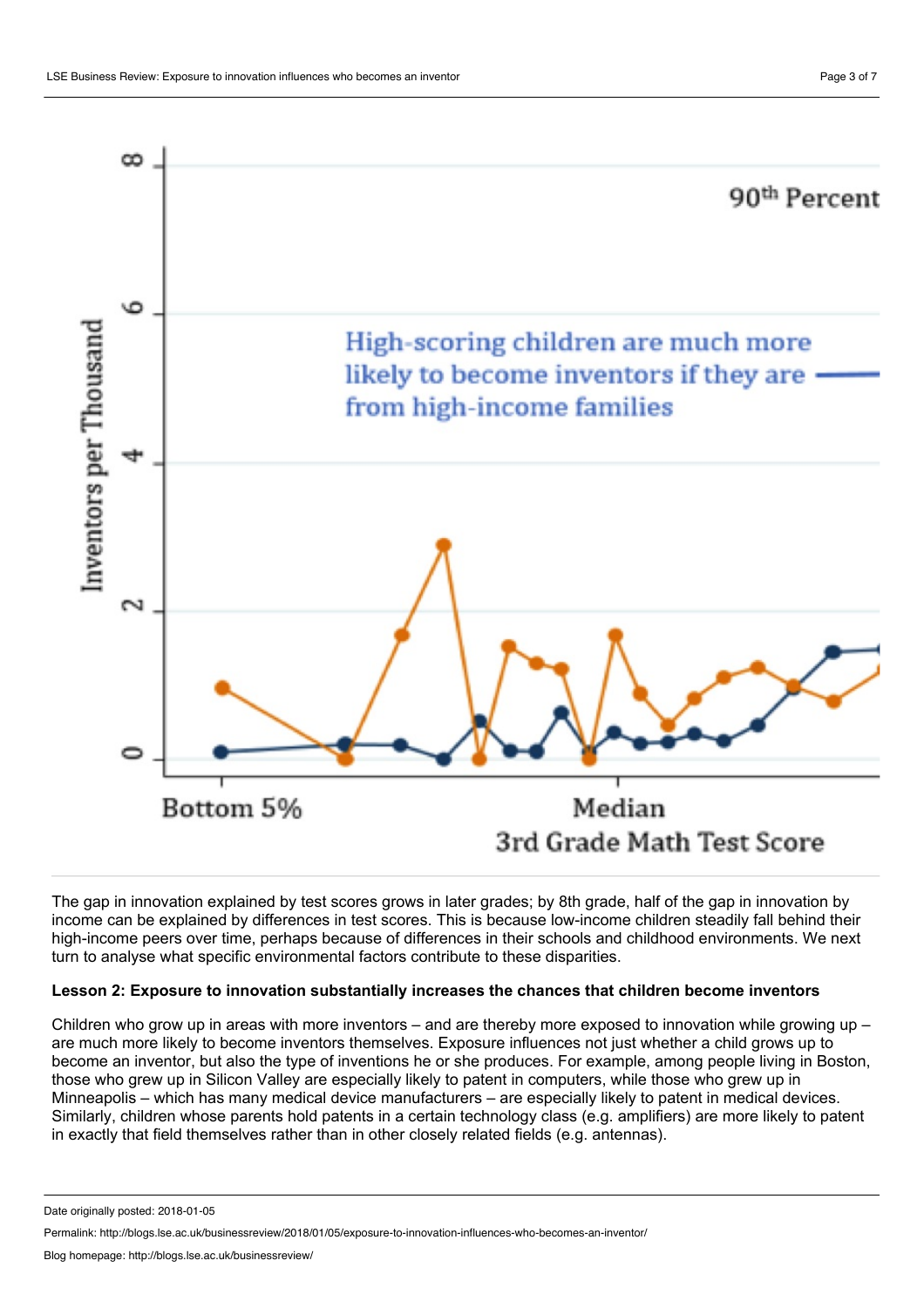

#### **Figure 3 The origins of inventors: Patent rates by area where children grow up**

Notes: Darker colours denote areas where more children grow up to become inventors. The five cities that produce the most *inventors per capita in America are highlighted.*

Exposure matters in a gender-specific manner. Women are more likely to invent in a given technology class if they grew up in an area with many female inventors in that technology class. Growing up around male inventors has no impact on women's propensity to innovate. Conversely, men's innovation rates are influenced by male rather than female inventors in their area.

Our findings are consistent with recent evidence that exposure to better neighbourhoods in childhood improves children's life outcomes. Neighbourhood effects have typically been attributed to factors such as school quality or residential segregation. Since it is implausible that some neighbourhoods or schools prepare children to innovate in a single field, such as amplifiers, the exposure effects here are more likely to be driven by mechanisms such as mentoring, transmission of information, and networks.

Children from low-income families, minorities, and women are less likely to have such exposure through their families and neighbourhoods, helping explain why they have significantly lower rates of innovation. For example, our estimates imply that if girls were as exposed to female inventors as boys are to male inventors, the gender gap in innovation would fall by half.

Date originally posted: 2018-01-05

Permalink: http://blogs.lse.ac.uk/businessreview/2018/01/05/exposure-to-innovation-influences-who-becomes-an-inventor/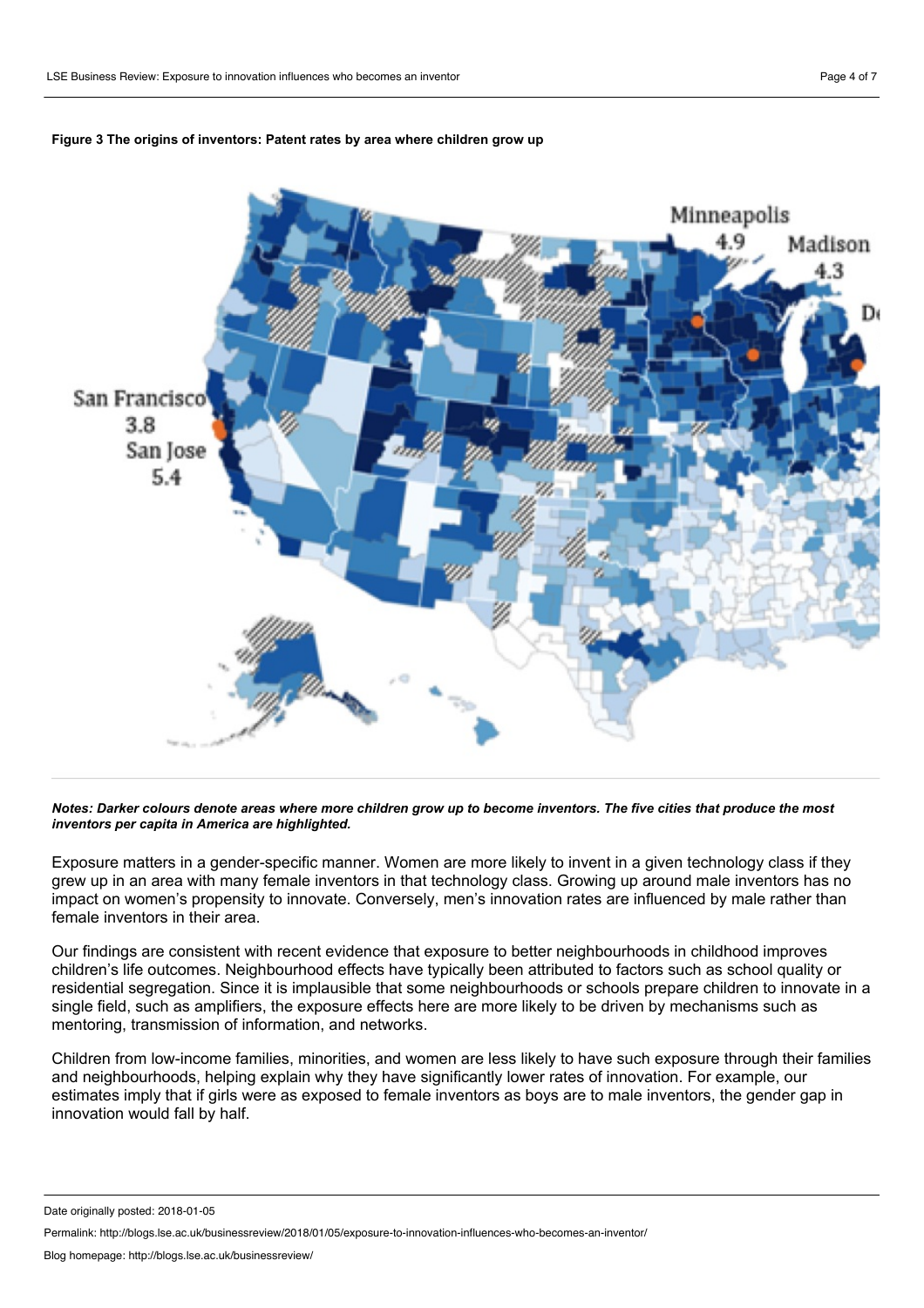Stepping forward in children's lives, we find that innovation rates vary widely across colleges, but students from low and high-income families at the most innovative colleges (e.g. MIT) patent at relatively similar rates. This finding reinforces the view that factors that affect children before they enter the labour market, such as childhood environment and exposure to innovation, drive much of the gaps in innovation we uncovered.<sup>2</sup>

## **Lesson 3: Star inventors earn more than \$1 million per year, suggesting thatfurther increasing financial incentives or reducing tax rates may have small effects on innovation**

The average patent holder earns approximately \$256,000 per year in his or her mid-forties. But the individuals who make discoveries that have the greatest scientific impact – i.e. those who produce the most highly-cited patents – earn more than \$1 million on average per year (Figure 4). Scientific progress is largely driven by a few star inventors who are highly compensated for their work by the market.

#### **Figure 4. Inventors' annual incomes by scientific impact**



Women, minorities, and individuals from low income families are as under-represented among star inventors as they are among inventors as a whole. Given our finding that innovation ability does not vary substantially across these groups, this result implies there are many 'lost Einsteins' – people who would have had high-impact inventions had they become inventors – among the under-represented groups.

These findings suggest that changes in financial incentives (e.g. by reducing tax rates) have limited scope to increase innovation, for two reasons. First, changes in incentives affect only the small subset of individuals who have exposure to innovation. Second, such policies are unlikely to influence the decisions of star inventors who matter most for economic growth. Star inventors – who typically earn more than \$1 million per year – would presumably be happy to work in their field even if they earned say \$950,000 instead of \$1 million per year.<sup>3</sup> We caution, however, that these predictions remain to be tested empirically and that taxes could potentially affect economic growth through other channels, for instance by changing the behaviour of firms or other workers.

## **Policy implications**

Date originally posted: 2018-01-05

Permalink: http://blogs.lse.ac.uk/businessreview/2018/01/05/exposure-to-innovation-influences-who-becomes-an-inventor/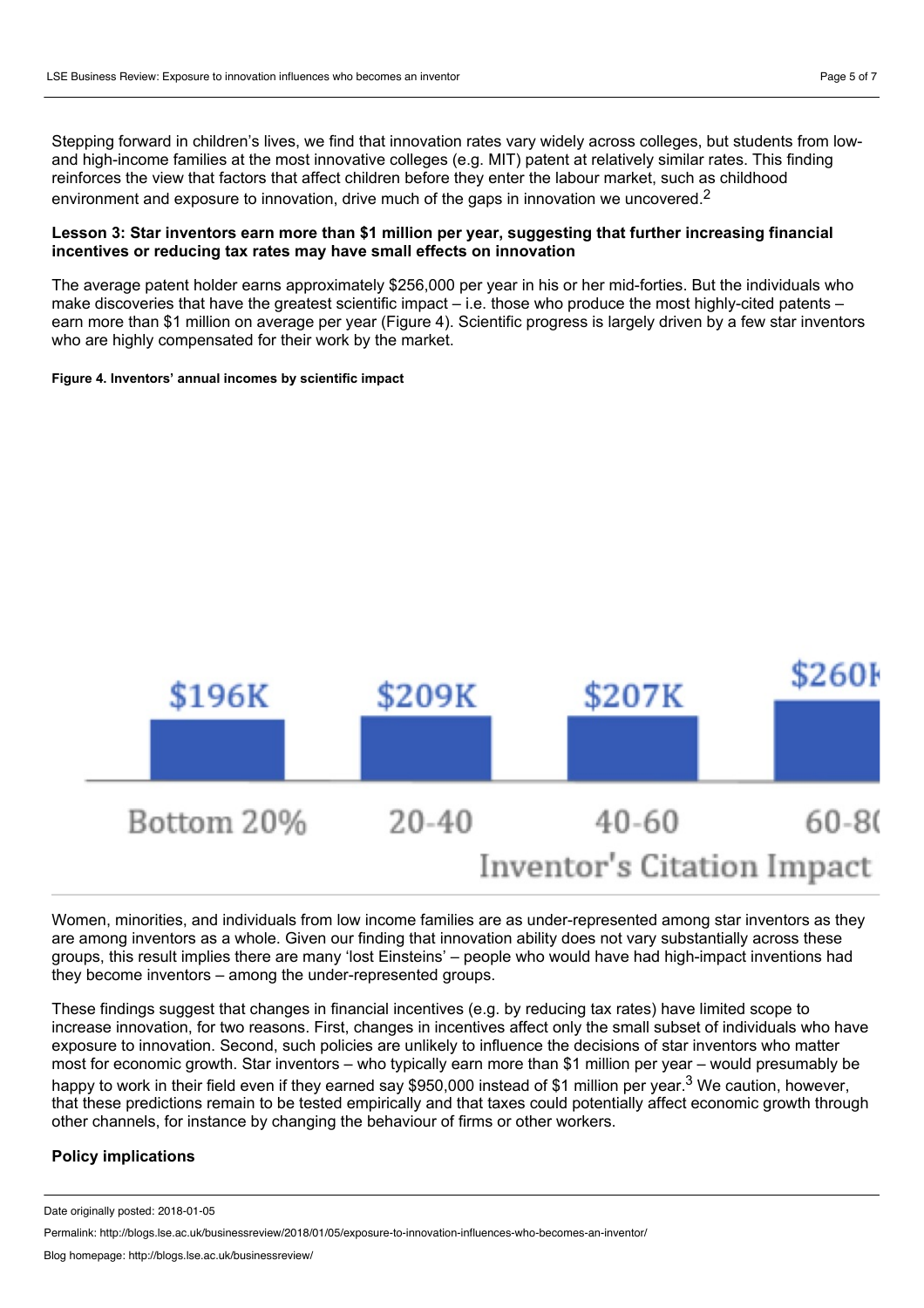If women, minorities, and children from low-income families were to invent at the same rate as white men from highincome (top 20 per cent) families, the rate of innovation in America would quadruple. Our findings therefore call for greater focus on policies that harness the under-utilised talent in these groups by providing them greater exposure to innovation. Such policies could range from mentoring programmes to internships to interventions through social networks. Our analysis does not tell us which programs are most effective, but it does provide some guidance on how they should be targeted. Targeting exposure programmes to children from under-represented groups who excel in mathematics and science at early ages is likely to maximise their impacts. Furthermore, tailoring programmes to participants' backgrounds may be valuable: for example, women are more influenced by female rather than male inventors.

More broadly, our results suggest that improving opportunities for disadvantaged children may be valuable not just to reduce disparities but also to spur greater innovation and growth (Aghion et al. 2017).

#### *Endnotes:*

[1] Not all patents are meaningful new inventions; however, we show that focusing on the subset of patents that have *the most substantial scientific impact, as measured by future citations, generates very similar results to those discussed below.*

[2] This result also weighs against the hypothesis that a lack of access to funding or an aversion to risk discourage low-income students from pursuing innovation, as those factors would generate gaps in innovation rates even among *students attending the same college.*

[3] Even if people are uncertain about their chances of becoming a star when deciding whether to pursue innovation. tax changes are unlikely to have large effects. The payoffs to innovation are similar to a buying a lottery ticket. Most of the time one doesn't win (in which case tax rates don't matter), but sometimes one hits the jackpot and wins *millions (in which case a slightly smaller payout won't reduce interest in buying a ticket by much).*

#### ♣♣♣

### *Notes:*

- This blog post appeared first on [VoxEu.](http://voxeu.org/article/how-exposure-innovation-influences-who-becomes-inventor) It is based on the authors' paper Who Becomes an Inventor in *America? The [Importance](http://www.equality-of-opportunity.org/assets/documents/inventors_paper.pdf) of Exposure to Innovation.*
- The post gives the views of its authors, not the position of LSE Business Review or the London School of *Economics.*
- *Featured image credit: [Children,](https://pixabay.com/en/children-they-investigate-microscope-183007/) by [patricialacolla,](https://pixabay.com/en/users/patricialacolla-53854/) under a [CC0](https://pixabay.com/en/service/terms/#usage) licence*
- *When you leave a comment, you're agreeing to our [Comment](http://blogs.lse.ac.uk/businessreview/comment-policy/) Policy.*



A**lex Bell** is a PhD candidate in the Harvard Economics Department studying inequality and innovation. He is a fellow of the Multidisciplinary Program in Inequality and Social Policyand the Weatherhead Initiative on Gender Inequality. He has also been an NBER Health and Aging Research fellow. Prior to graduate school, Alex was a pre-doctoral fellow for the Equality of Opportunity Project. Alex received a Bachelor's of Science with honors in Computer Science and Economics from Brown University.



**Raj Chetty** is Professor of Economics at Harvard University. He received his PhD from Harvard University in 2003 and joined the Berkeley faculty as an Assistant Professor then a full Professor. He is Editor of the *Journal of Public Economics* and Co-Director of the Public Economics Program at the National Bureau of Economic Research. Professor Chetty's recent honors include the American Young Economist Award, a Sloan Research fellowship, and a CAREER grant from the National Science Foundation.

Date originally posted: 2018-01-05

Permalink: http://blogs.lse.ac.uk/businessreview/2018/01/05/exposure-to-innovation-influences-who-becomes-an-inventor/